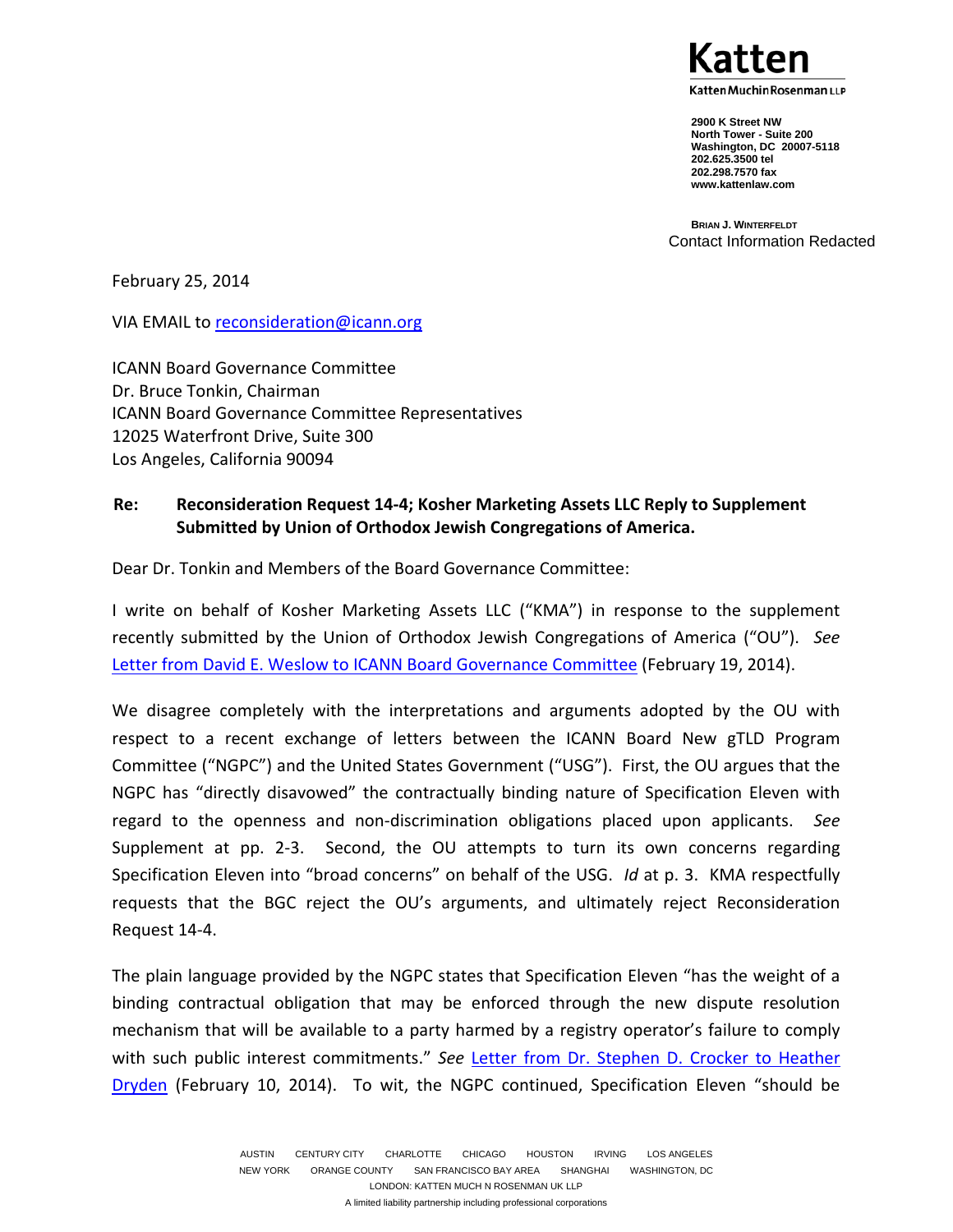

February 25, 2014 Page 2

viewed holistically in the context of all the changes made to the new gTLD Registry Agreement to address GAC Advice." *Id.* This plain language signifies to KMA that transparency, openness and non-discrimination are all interconnected elements in the holistic approach adopted by the NGPC. And that, contrary to the OU's allegations, transparency is merely one element with a "central role … in ensuring that restrictions do not provide undue preferences or subject parties to undue disadvantages." *Id*.

In addition, the plain language provided by the USG states that "Stakeholders have raised concerns with us about the lack of clarity on the status of this issue regarding a number of applications for generic terms, some of which were included in the non-exhaustive list in the GAC Beijing Communiqué (e.g. .WEATHER) and some that were not (.KOSHER)." *See* Letter from Lawrence E. Strickling to Dr. Stephen D. Crocker (February 4, 2014). This simply highlights to KMA, the specific and self-interested concerns that the OU has voiced with the USG. Contrary to the OU's allegations, this language does not demonstrate any deficiencies with Specification Eleven. Rather, the USG recognized that Specification Eleven "attempt[s] to address these concerns" and anticipated a written briefing from the NGPC on the subject. *Id*.

In response, the NGPC's written briefing concluded that Specification Eleven "fully implements the GAC's Beijing Advice on restricted access registries when considered in conjunction with other protections in the New gTLD Registry Agreement." *See* Letter from Dr. Stephen D. Crocker to Heather Dryden (February 10, 2014). This strikes KMA as support for the contractually binding nature of Specification Eleven with regard to the openness and nondiscrimination obligations placed upon applicants. It seems that the OU continues to lobby the USG on this issue, while attempting to herald those lobbying efforts before the BGC as evidence that the USG shares their rather hyperbolic concerns.

In short, the interpretations and arguments adopted by the OU, with respect to a recent exchange of letters between the NGPC and the USG, are unreasonable and attempt to twist plain language beyond their clear meaning and intent. Accordingly, for the aforementioned reasons, as well as the arguments made within the previous letters submitted by KMA, we